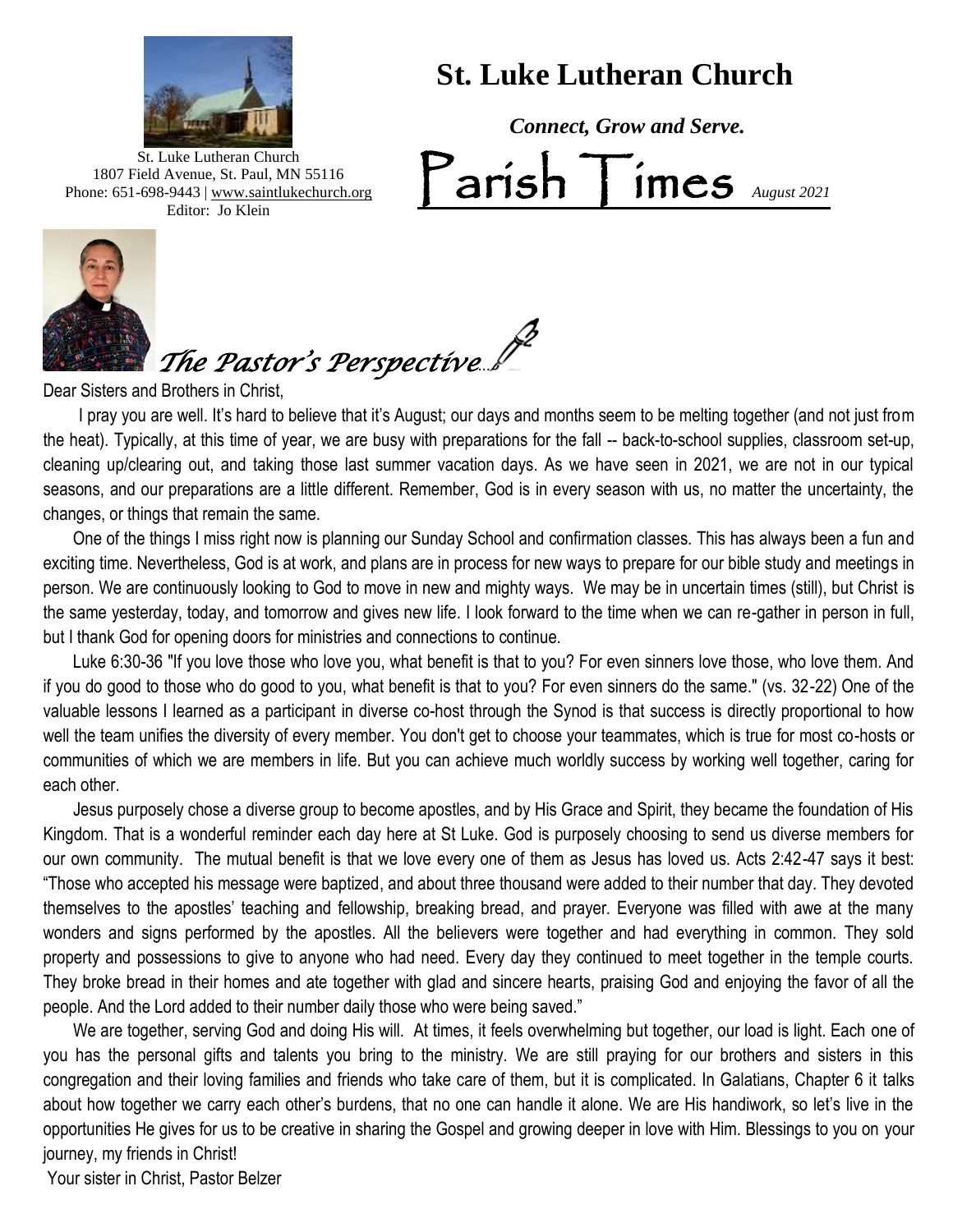

 Nancy Hegdahl, Mike Hegdahl, Doug Klein, Update from the St. Luke Call Committee Good news: the St. Luke MSP was submitted to the Synod and has been accepted. The Call Committee had its first meeting on Tuesday, July 6 with Synod representative Deacon Krista Lind. Our first item as a Call Committee was to request potential candidate names from the congregation which was to be submitted to Deacon Lind by July 26. The Call Committee will now be meeting to develop the interview questions and timeline, while the Synod will start gathering candidate names for the committee to review and consider who to interview. Deacon Lind is hopeful to have those first names to the Call Committee by early August. The Call Committee is working expeditiously to move this process along. Members are: Chair Sue McNeill and Judy Salaba. Please feel free to reach out to any of the committee members if you have questions or concerns. Please understand that the call process is confidential, and we may not always have the information you want but thank you for your prayers and words of encouragements as the call Committee continues their work.

**Come on down to the St. Luke Farmers Market,** Saturdays, 8am to 1pm. There will be specialty coffees, crafts, soaps, candles, lots of veggies, beef, breads, and delicious caramels. Tomatoes will soon arrive! It will be your favorite errand of the week. Support your local farmers and small businesses. See you there!







 The Call Committee (Judy Salaba, Doug Klein, Nancy and Mike Hegdahl, and me) is ready to receive the list of candidates from the Synod to begin the first interviews for our settled part-time pastor. We have met several times to review the Ministry Site Profile, review the Synod's process list, and create questions for first interviews and potential second interviews. Our last meeting was very interesting. In the Call Manual, there is a list of questions the candidates may ask us. Each member answered the individual questions. This resulted in some great discussions about past events, church history, personal experiences, shared hopes, and current realities in our membership. I am energized to know the Call Committee is in agreement in how to represent our church family and how determined we are to find the right person to be our spiritual leader. We begin each meeting with individual prayers. We ask that you pray for us too. The power of prayer is undeniable and a key part of this process. Thank you.

 Once we have a settled part-time pastor, our work as a congregation will begin in earnest. Just like other congregations in our nation, we need to "rebuild" after 1 ½ years of COVID isolation, and subsequent "new normals". Each member of our church family must step up and offer their help. It may be a new committee, it may be phone calls, it may be brainstorming meetings for a new approach to strengthen our finances and build our membership. It is fair to say the first few months of our new pastor's part-time hours will be getting to know the members. They need to put a face to a name. How can you help make that happen? Everyone has a talent we can use right now. It could be making a commitment to attend all congregation meetings to vote on actions, volunteering a few hours for a one-time event, being willing to share your point of view, your ideas. You might be the key person to assist and inspire us to find and try a new ministry, a new project, a new way to connect to our neighbors. This is what excites me, and I hope it excites and inspires you too. The number of members does not determine the success or impact of a congregation. Our success will come from each of us being responsible for strengthening what has been weakened, each person finding a way to contribute the three basics: time, talents, and tithes. Of course, growing the membership is always a goal. But don't let that be the only measure of a healthy congregation. I know that Bishop Lull wants St. Luke to thrive and grow. We have so much to offer all who come to us as guests, new members, returning members, friends, and neighbors. My prayers will always be to find ways to keep St. Luke on solid ground, now and in the future.

With your help and God's guidance, Sue McNeill

# **BUN RUN**



Many thanks to our Bun Run volunteers for August: Doug Klein, Larry and Junella Litzkow, Julie Ellingson, Mike Hegdahl, Volker Landenberger, Ken McGrew.